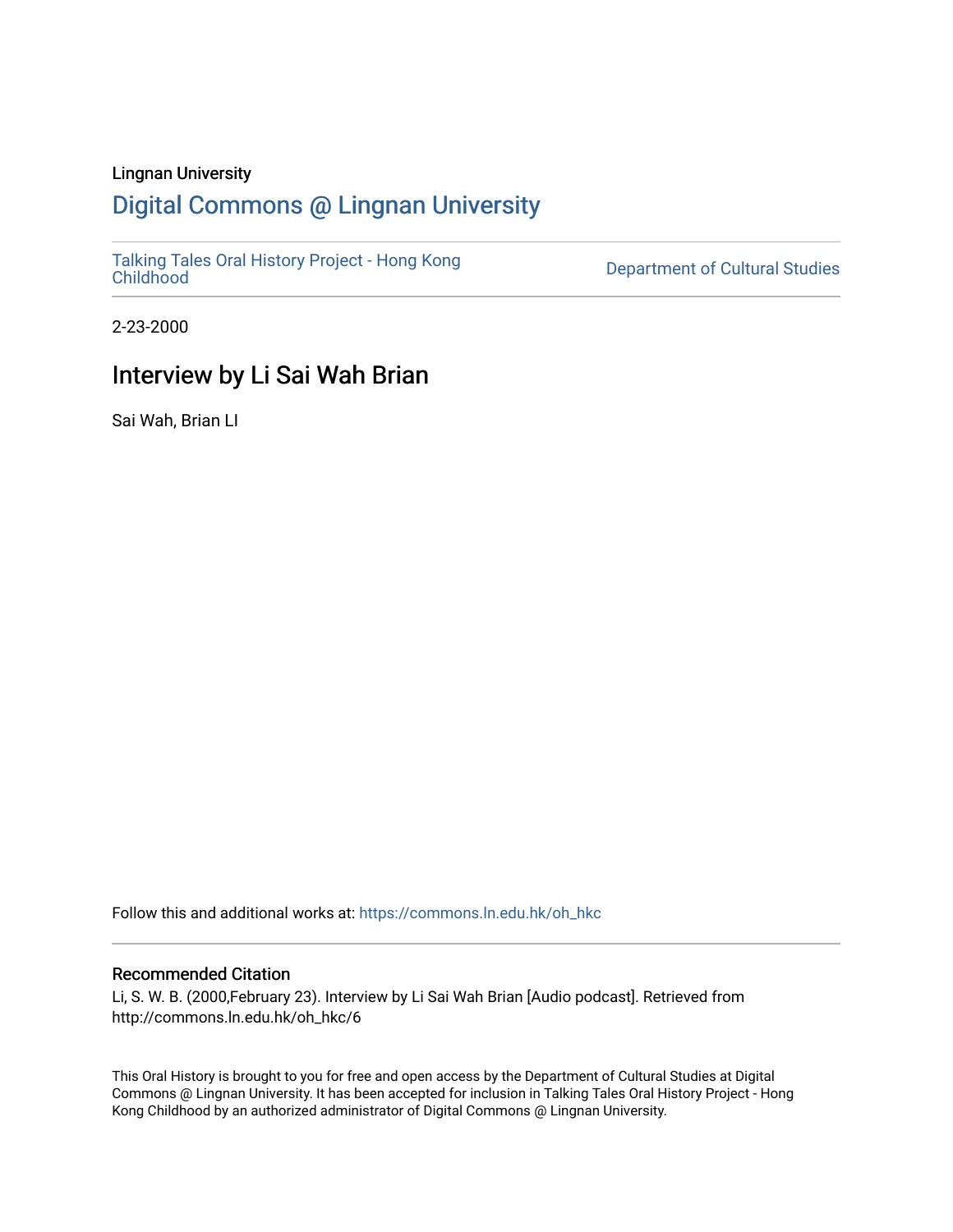Interviewer: Li Sai Wah Brian (Li) Interviewee: Chan Yeuk Fong (Chan)

- Li: Can you tell me your childhood in Chaozhou? Happy or not? Any differences comparing with the childhood in Hong Kong?
- Chan: I was in Chaozhou for 7 years. As a girl, my living was very simple but unhappy. My mother is a Chaozhounese. She has only two daughters in that period (she has 3 daughters and 1 son now). 3 of us went back to Chaochow and my father was a mariner. He had to work overseas and he had only gone to Chaochow to have a visit once in several years. A twenty-something woman brought up 2 daughters in Chauzhou and could not stay with her husband, she was unhappy. So, she used to expressed her unhappiness to her elder daughter, i.e. me. She regrets that her elder child is a girl but not a boy. In 1953, the Hong Kong economy was in recession and we need to went back to Chaozhou for living. Maybe her education level is low. She did not know they lost job and the living was tough because of the economy recession. I knew that when I grew up. But my mother did not think so. She though that I brought them misfortune as my parents lost their job. Because of unemployment, she had to come back to mother town. So, according to this reason, my childhood was not happy. My mother had a partiality to my younger sister. She had treated my younger sister better in purpose I think. My sister younger than me 18 months. For example, in the dinner, she used to gave the fish head to me and gave the fish body to my younger sister. She always blamed on me but not her even we had done something wrong together. I seldom saw her scolded my younger sister, but I was always scolded without reason. I reached to the age of having education, my mother did not give me the offer with poor temper and bad attitude. I was over the age of having education. Until my great-grandmother requested, I finally had the chance to study. My great-grandmother though all her grandchildren should have education. I was very happy in school as I like studying very much. Before entering into school, my elder cousins were studying. I always got the little pencil and the toilet paper, begged my cousins to teach me words, like my name, number 1, etc. But they usually rejected me with very poor attitude. Sometimes they were in the mood, they would teach me some words and wrote it on the toilet paper. I liked to hide in a corner and practiced the writing. But my mother hated my such doing very much. I had a very good result in school and always at the top of the class. I still remember that I got the awards in front of student many times in the morning assembly.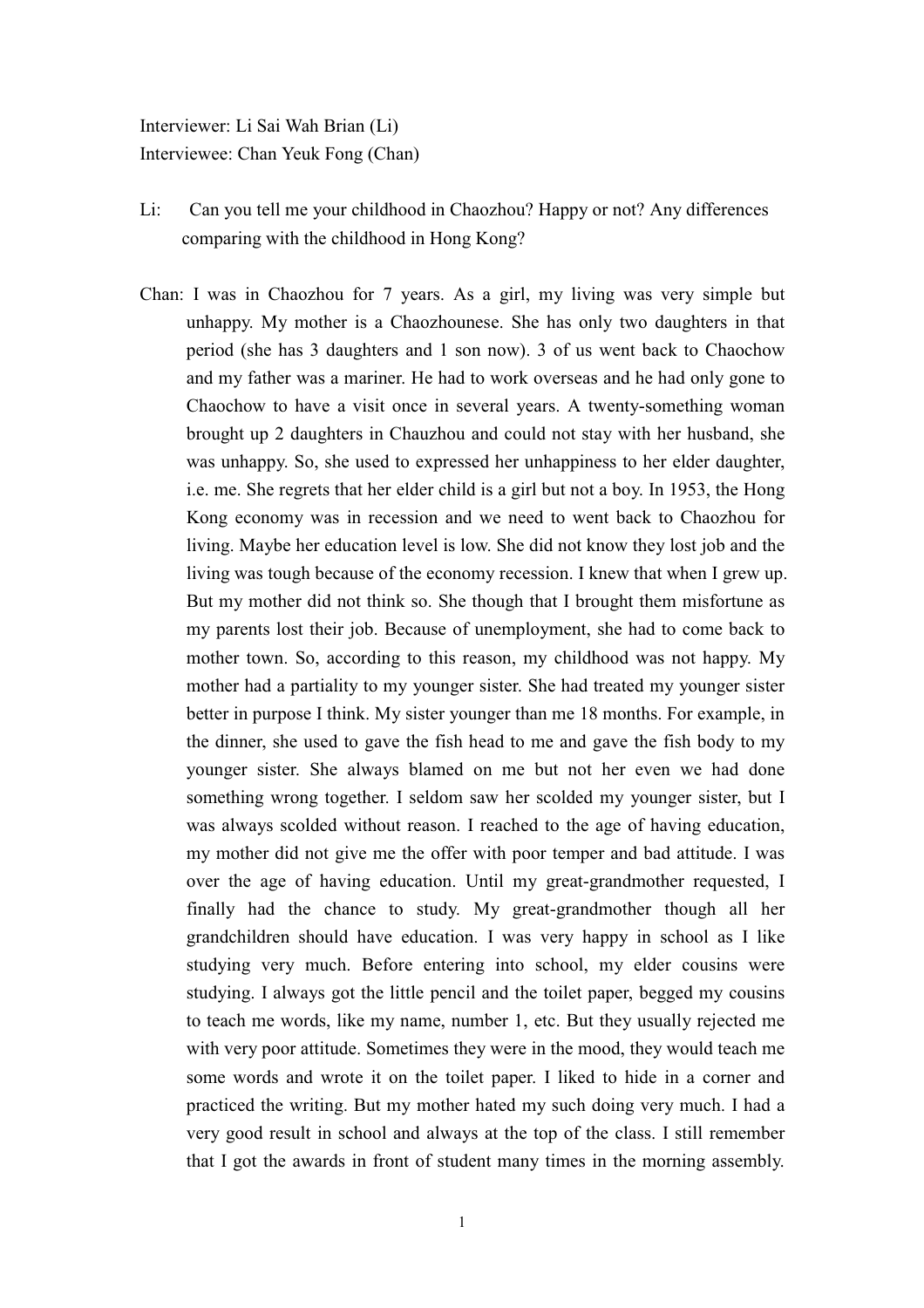Even the prizes were only the paper or the pencil or the Chinese writing brush, but it was happy enough for me to memorize it. Before I went back to Hong Kong, I gave the prizes to my friends in Chaozhou. I still can remember that. I grew up without parental love, so I was not happy in my childhood. I could not get those a child should have in the childhood. Even education is a basic need to a child, but I had to strive for that for long. I came back to Hong Kong when I was 9. I was not familiar with speaking Cantonese as I lived in Chaozhou since I knew how to speak. It was a bit difficult to adapt to the new environment. I wanted to continue my study. My neighbor brought my younger and I to a nearby primary school for making registration as she knew that my mother won't let us go to school. I was so happy that I could study again. My father was working overseas. He only came back to Hong Kong once every year, my mother went for working from early morning to the deep night. Actually, my mother's main interest is working. Maybe she had been in poverty, she emphasis on the value of money. She left money before she left for work. I was only 9 and had to lived independently. I made the meal myself. Sometimes, I added salt in the porridge, then we had the salty porridge. If added sugar, we had the sweet porridge. We had no other choice............

Li: Why you are badly impressed by the left wing school?

Chan: Not really badly impressed, but just a feeling of dislike .... Normal education should include .... Not only the moral education, but also being a good person, respect of teachers and seniors, respect to parents, love among brothers and classmates, etc. All of them are included into moral education. We should also be responsible for our society, loving our nation, having a sense of belonging to our nation. Though all of the above are important, however, they cannot be over emphasized in our daily life. I think the normal education should mainly base on the teaching of knowledge, it is initial to be included. In addition, moral education is also important, but that should not over emphasize on being loval to chairman Mao and our country (thinking). Well I mean if they too much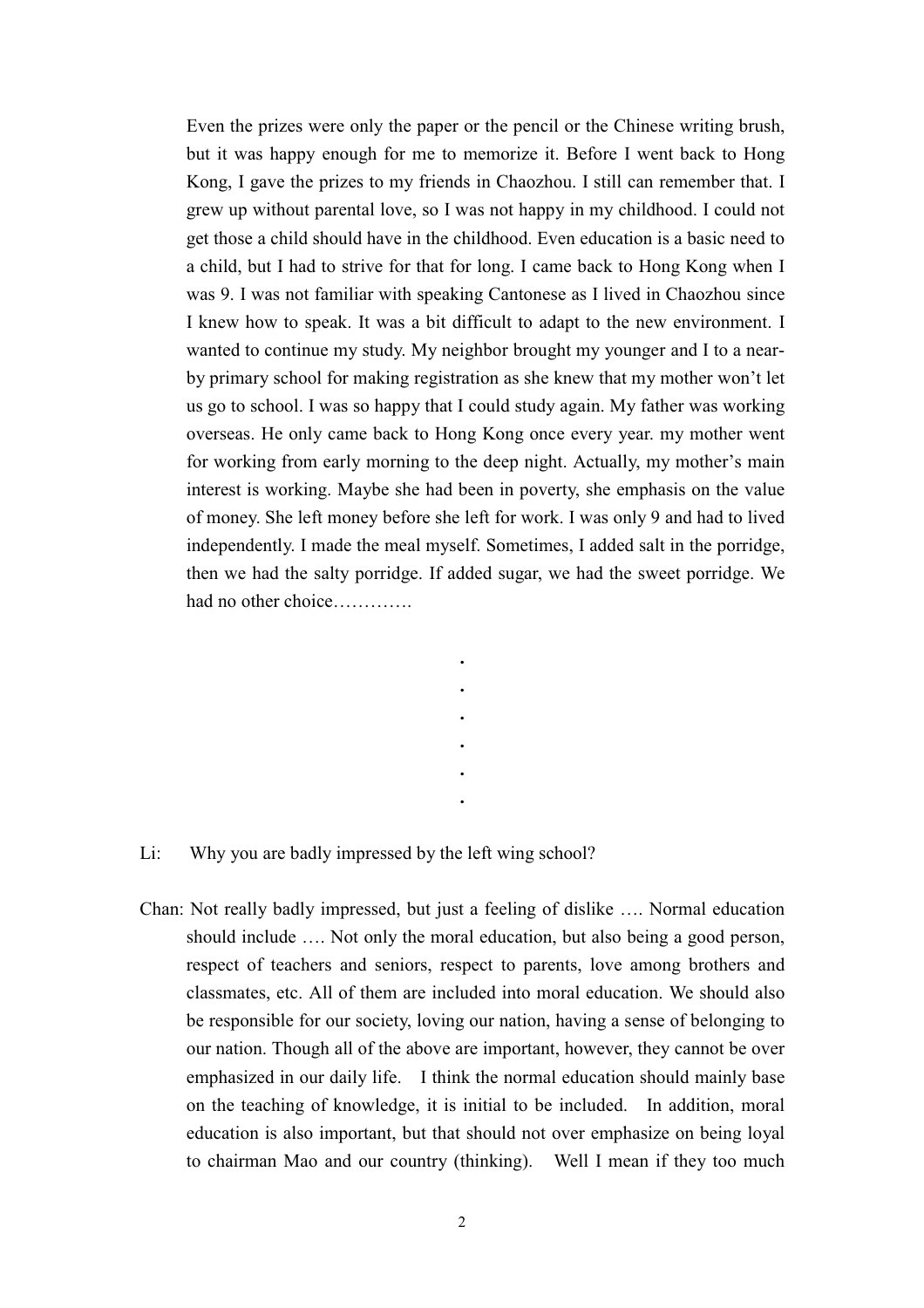emphasize on the writings and readings about the community party, but neglect other materials.... Or putting less time on teaching books, it is not appropriate. Meanwhile, I pay for the school to acknowledge things, but not... actually students are like a piece of white paper to write on, learning at school does not mean that I should be imbued with the communist thoughts.

Actually the reason you dislike your school is that it imbued you with the one-Li: sided thought of communist.

Chan: I agree with you.

- Li: But what's the point of the objection, as you know there are many famous figures who were also brought up in the left wing school.
- Chan: What we can see nowadays....those who speak for the communist party are all beneficial, surely they won't say that they were being made used of.
- Li: You've told that, there were discussions about the nation's affairs at school, what kind of affairs were they? About politics or public affairs?
- Chan: They were more or less related to the politics. My objection to my secondary school is that, as I remember, the education I was given always put undue emphasis on how good the people's living was, how strong our nation was. Indeed, those sayings were not really factual but unilateral, or even fabricated. How good was our people's living? Actually, they didn't even get enough clothes and food, how good could it be? I think what the school told was not really factual in many ways. As I can recall, our leader who told us to love our nation, indeed....as I remember, chairman Mao also made many mistakes. Surely, everybody makes mistakes, but many rulers or leaders abused their power, which was out of their ambitions. Being loyal to our leader is always mentioned in our country, it's necessary. However, as a student to live a campus life, our education should not put too much emphasis on being loyal to the leader)this, and I learnt that....nowadays, from the modern point of view, I think it's not proper to emphasize too much on this.
- Li: In fact, apart from China, there are also something like political education and moral education in the foreign countries, like the USA, the UK, students from there also love their nations. Actually, was the education you received like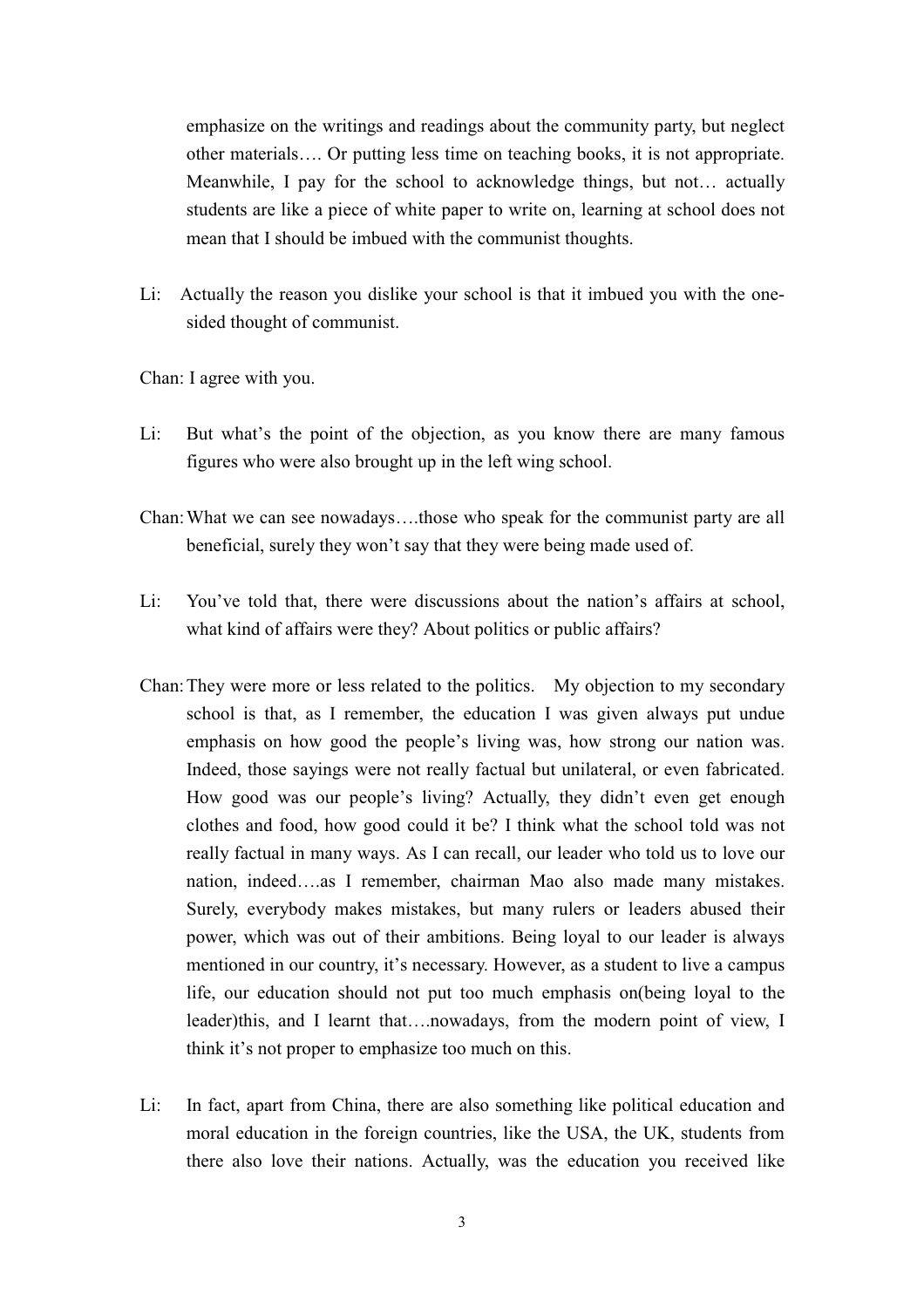theirs?

- Chan: I'm not so familiar with their educational system as I live in Hong Kong. At that time, our school always objected what the Hong Kong government did, as well as other countries' education and success. It only emphasized on its own achievements, it's too one-sided and unfair. And such kind of educational attitude was not correct. Education should be fair, which doesn't aim at overstating other's mistakes. The thought of 'We're perfect, they have mistakes.' was unfair. Unfairness should not appear in our education.
- Li: Many years after, as you've told me, you and your classmate promised that if you had children, you'd never let them study in such kind of school, have you ever changed your mind?
- Chan: So far I haven't changed my mind, it's because my children are educated in the Catholic school, and I'm favorable with their education. Of course, they have mistakes, but on the whole, their education is the correct one and the teachers' efforts are welcome. The education system in Hong Kong still has loopholes, and the government is continuously re-adjusting them.
- Li: You don't agree with the previous political education at school, do you think that the political education should not be included in the standard education?

Chan: It should be included, but not over-emphasized or over-educated.

Li: Do you think that the political education was far too much emphasized in the past?

Chan: Yes, I do.

- Li: Can you talk about your childhood experience and the environment where you lived. And which region you lived in?
- Chan: I lived in an old building in Sham Shui Po, but I lived in a small flat with bad envirnment.
- Li: Was there a big difference between there and Chaozhou?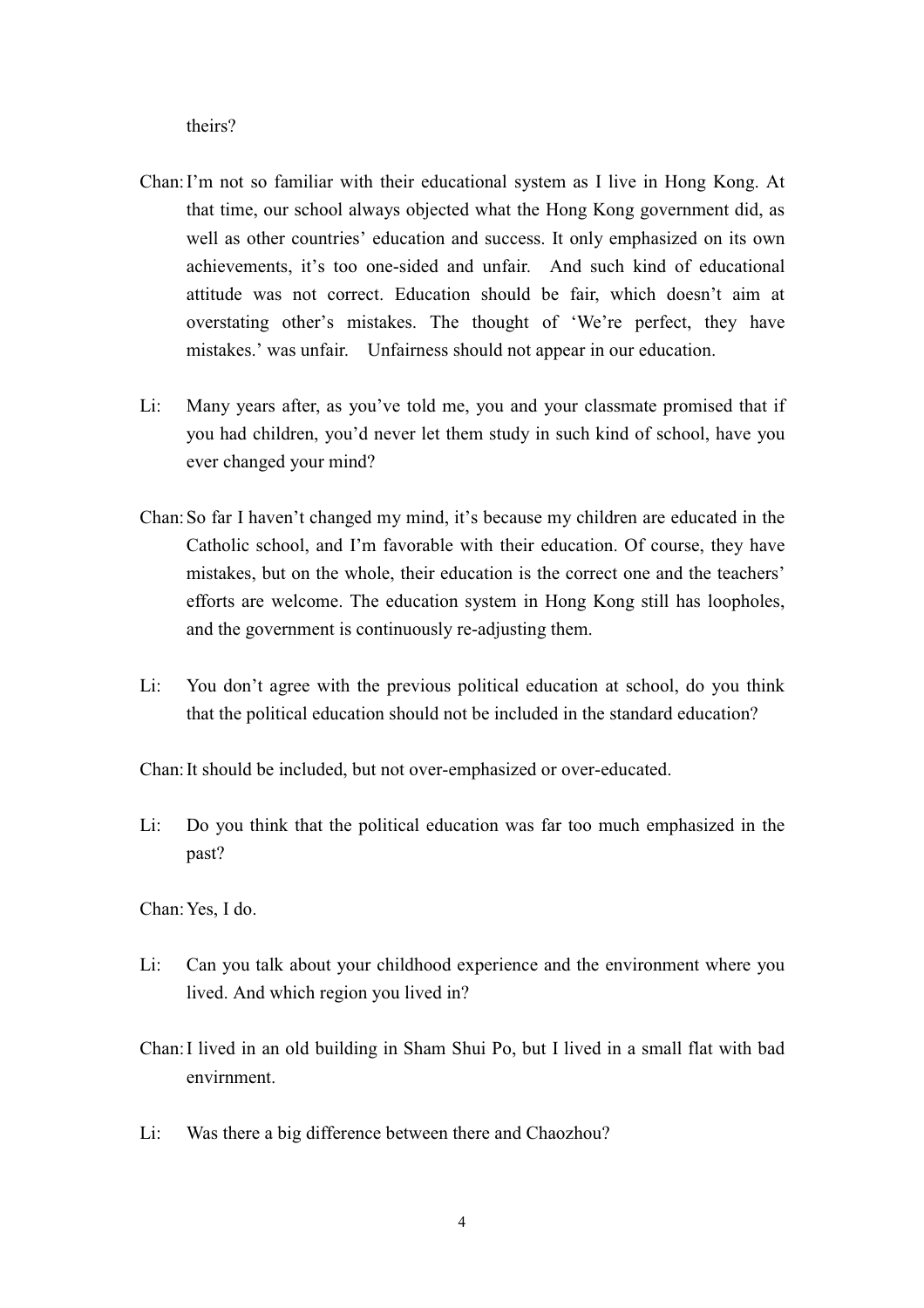- Chan: The living standard between Hong Kong and Chaozhou is beyond comparison! My grandpa was an official, living in a big house which consisted of fours living rooms that relatively facing four directions, a garden and a big dining room which were as large as a small sports playground. The house was really really big.
- Li: Can you describe how your life was after coming to Hong Kong?
- Chan: We lived in a tiny room without a bed, a table and a chair. We'd to take the floor as our table when doing homework. However, such bad environment didn't affect my study.
- Li: How long did you live in there?
- Chan: Less than two years, as our parents earned enough for buying an upper room in a two-floor house in Shekipmei. That's enough for my family with fours members.
- Li: You studied in primary school at that time?
- Chan: Yes. However, there was a blaze broken out in shekipmei, and as the government had to carry out a re-construction, we were assigned to a public housing in Chiwanshan, and the environment was improved.
- Li: How long did you live in there?
- Chan: Until I was married. Because we had babies, and we were assigned with one more apartment with fair living environment.
- $Li:$ Living in a public estate together with many families, what's your memory about it?

Chan: (Thinking)

- Li: Which period of time was that when you first moved into Chiwanshan estate?
- Chan: That's when I was in secondary school. I went to school in the morning and tuned back home in the afternoon for doing homework, I seldom played with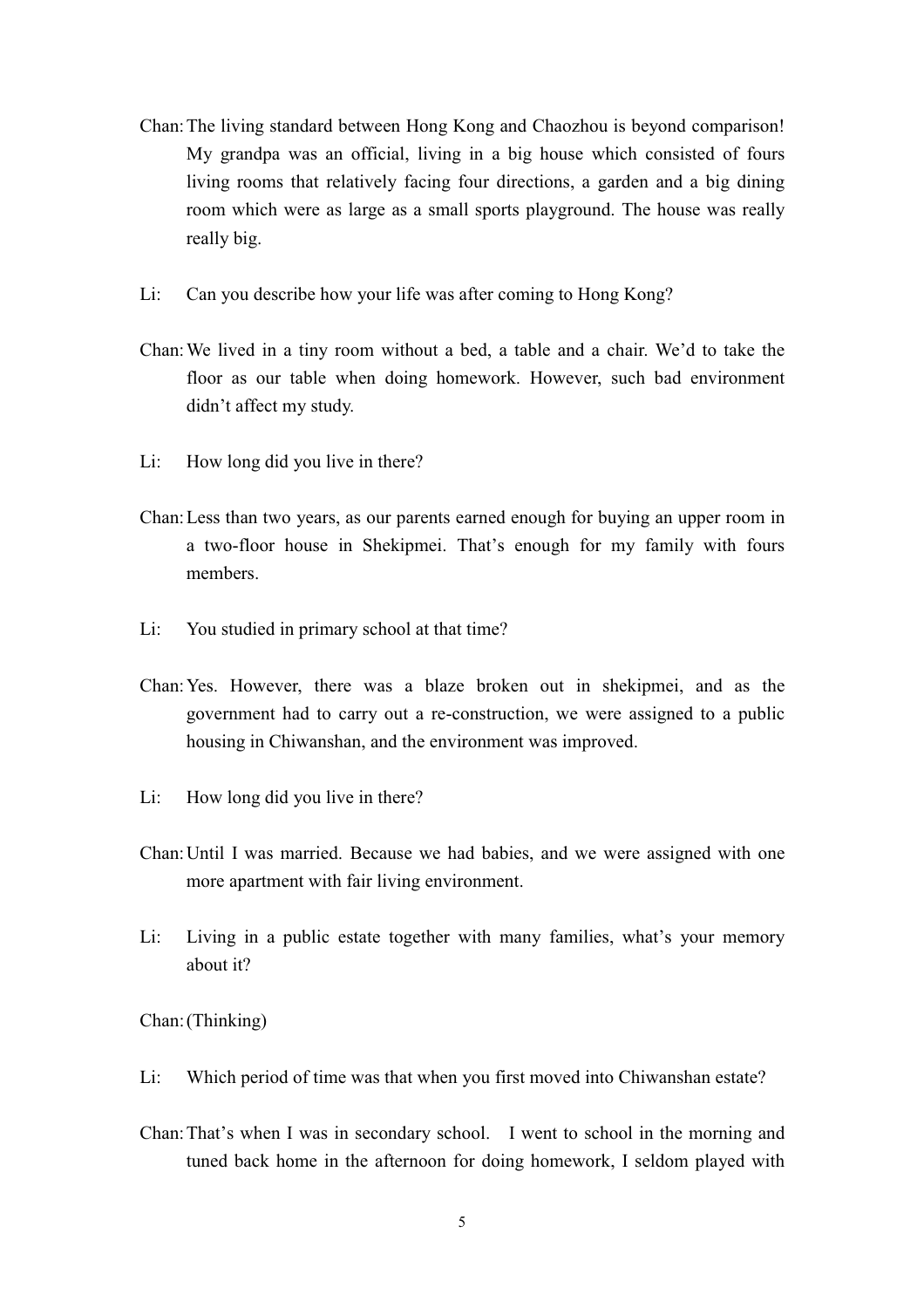my neighbors as I assigned much time on the school activities, so there was not much time left. On holidays, I usually spent time with my classmates like going on a picnic, swimming, playing ball games, such activities were so enriching.

Li: How far from your home to school?

Chan: It's quite a distant!

- You were educated in a left wing school, did it affect your mind when you grew Li:  $up?$
- Chan: The over-emphasis on the political education cannot be denied. My father was a sailor when I was young, he was a Chinese, and he was discriminated when going abroad. So he stressed that a country should come before a family, when the country became strong, people would be respected. He told me that when I was young, and even until now, that's what he experienced. I also stress that we should have the sense of nation and country. However, the world is changing every minute, basically, the distance between countries and countries is shortening, and the world will become one. There should be love and respect between two different nations, and without discrimination and ruling. I love my country as I'm a Chinese; I also hope that my country will be stronger, and people can get enough for living, and they'll be respected. Nevertheless, I teach my children how to be concerned of the country's affairs and the sense of country. Students should work hard on studies, they should love themselves and get well-prepared for themselves, they should live a good life. Life is short, a few decades pass, when you grow old and look back, you'll have a good memory if you have a good childhood experience. If you have a good time and a sufficient living in your primary school, a good academic result is not a must, only if life is sufficient, then you'll find it memorable. Materialistic life is no more important then spiritual life. Only if the spiritual life is satisfied can the time not be wasted
- Li: The attitude which you learnt from school was positive or not?
- Chan: Mostly positive. But I've been regretting for something up till now.... And I always urge my children to read more, don't waste time for nothing, and to be concerned for the updated events.... Why? Because sometimes I have nightmare and wake up shockingly from it. I dreamt that I'd a test, but I didn't